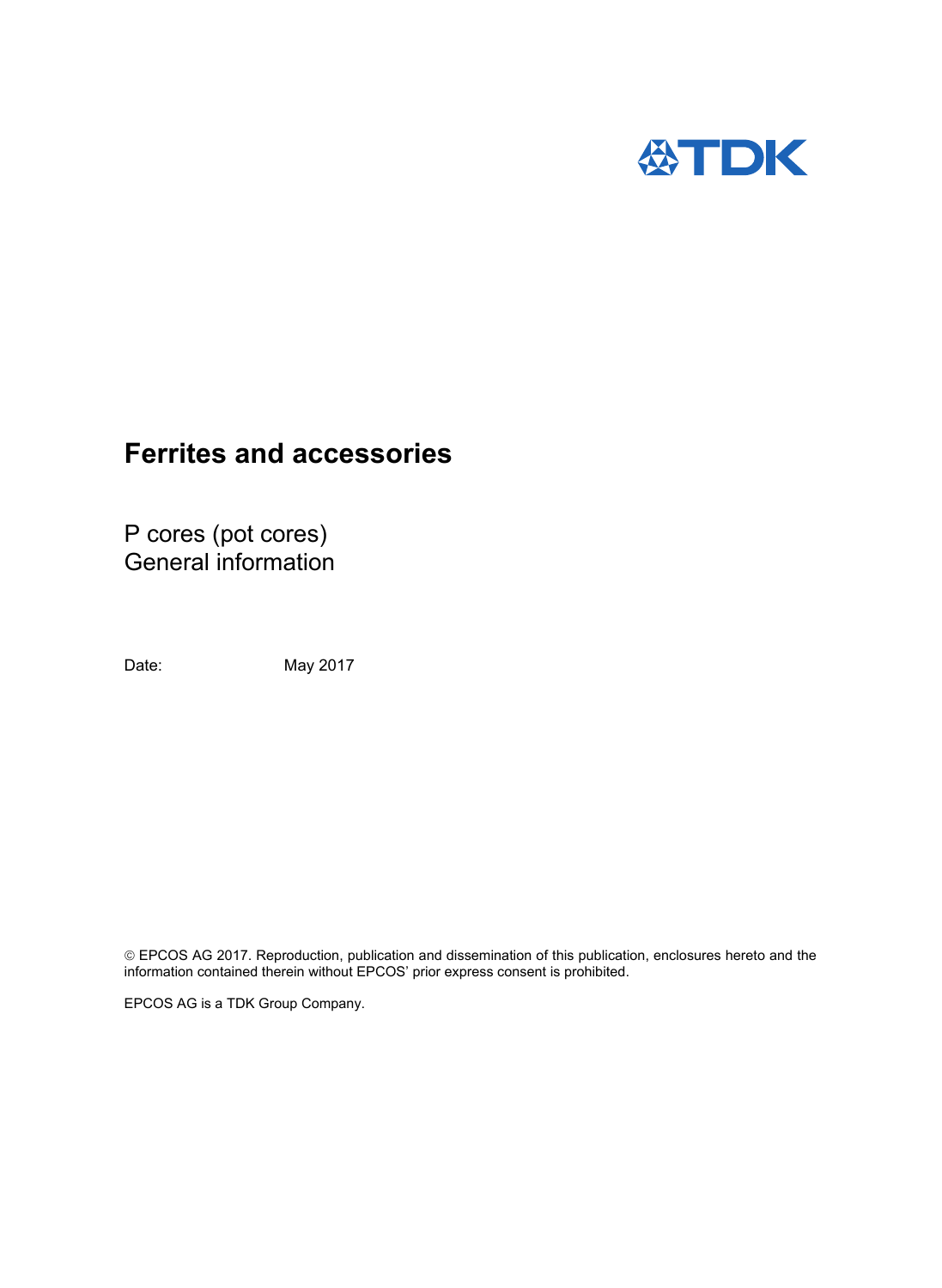

**P cores (pot cores)**

**General information**

## **1 General information**

P cores (**P**ot cores) are available in a wide range of sizes; 7 types in our product line comply with IEC 62317-2. We offer a choice of different SIFERRIT materials, which permits the cores to be used for a large variety of applications to over 100 MHz. Since the wound coil is completely enclosed by the ferrite core, P cores feature low magnetic leakage. They can be easily and precisely adjusted to the most manifold inductor requirements.

We naturally also supply the appropriate accessories for each core version. Most of the cores are available with threaded sleeves and screws for precision inductance adjustment. Adjustment curves are given for this purpose. These relate to the particular recommended combination of screw core/core material  $A<sub>l</sub>$  value and must be understood as typical values.

# **2 Applications**

The cores are suitable for:

- High-quality resonant circuit inductors (filters) with high inductance stability (materials K1, M33, N48).
- **Low-distortion broadband small-signal transformers in materials T38 and N30 with high A<sub>L</sub> value**
- Power applications. Here, pot cores without center hole made of material N87 are used as standard. As a result of their larger effective magnetic cross-sectional area, these types are characterized by a higher  $A<sub>l</sub>$  value, better flux density distribution and, consequently, a reduced power loss.

#### **3 Marking**

The material and the  $A_L$  value are always stamped on P cores with a diameter > 5.8 mm, the material and "o. L."(= without air gap) are stamped on ungapped cores. Only one core half of the two comprising a set carries the marking. With cores having an unsymmetrical air gap (the total air gap is ground into one half) the ground half carries the marking, with cores including a glued-in threaded sleeve the half without sleeve is marked.

#### **4 Power loss**

For each core type with power materials the maximum power loss is specified in W/set. The flux density has been calculated on the basis of a sinusoidal voltage and is referred to the minimum cross-sectional area A<sub>min</sub>.